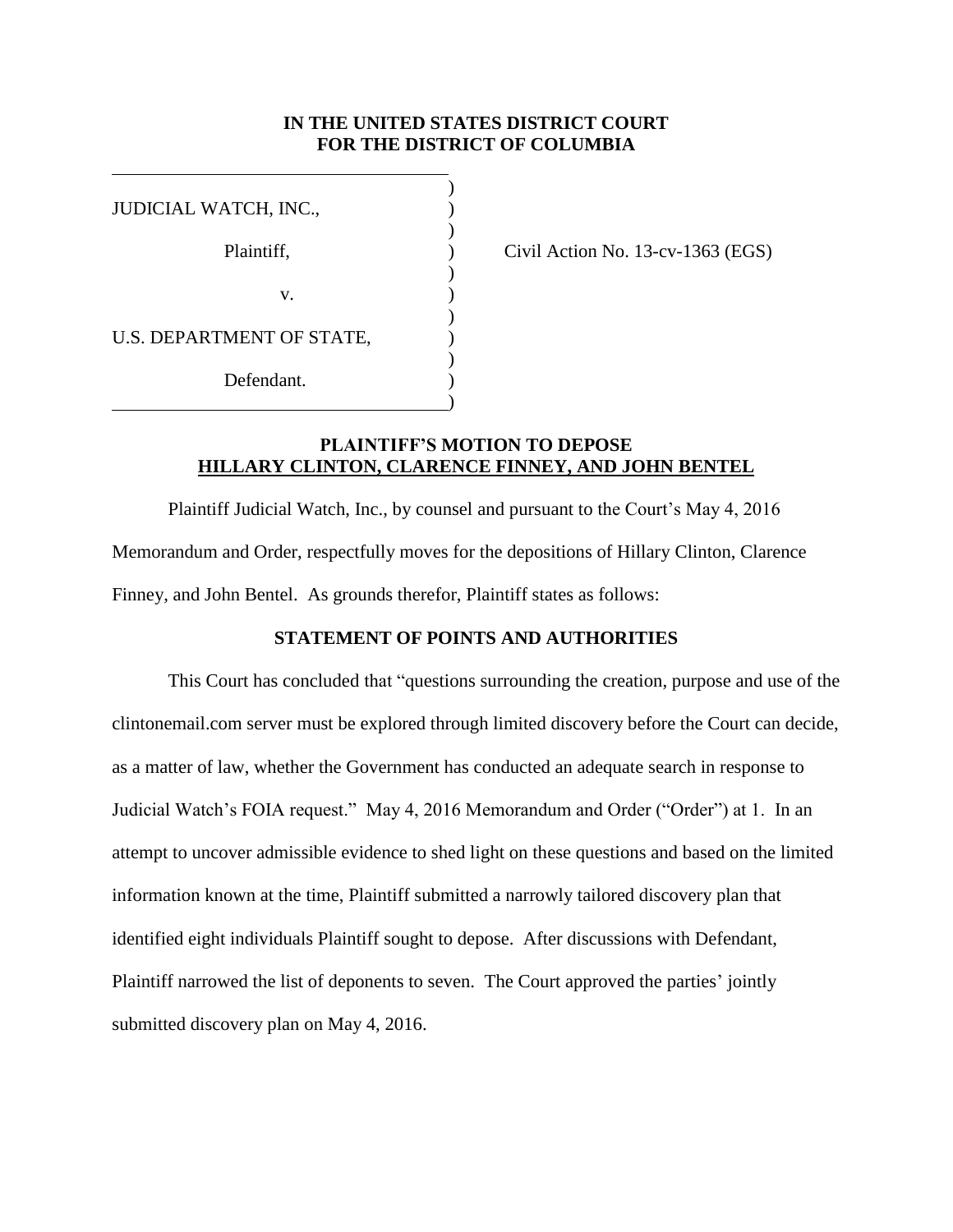The authorized discovery concluded on June 29, 2016, within the time period allowed by the Court. Plaintiff took the depositions of the seven witnesses, obtained answers to its interrogatories, and received certain documents identified in the May 2016 Office of the Inspector General ("OIG") report. Transcripts and videotapes of the depositions, as well as the May 2016 OIG report, have been provided to the Court, and the interrogatory answers and documents referenced above are attached as exhibits to this motion.<sup>1</sup> Although significant progress has been made in uncovering evidence concerning the creation and use of the clintonemail.com system and the State Department's approach and practice for processing FOIA requests potentially implicating Secretary Clinton's and Ms. Abedin's emails, important questions remain concerning whether the State Department and Secretary Clinton attempted to deliberately thwart FOIA by creating and using an off-grid record system to conduct official State Department business.

In its Order, the Court directed that "Plaintiff must seek the Court's permission to conduct discovery beyond the depositions and the interrogatories" identified by the parties. Order at 15. The Court also stated, "Based on information learned during discovery, the deposition of Mrs. Clinton may be necessary. If Plaintiff believes Mrs. Clinton's testimony is required, it will request permission from the Court at the appropriate time." *Id*. at 14. After concluding the discovery authorized by the Court, Plaintiff believes it is necessary to depose three additional witnesses: Secretary Clinton, Clarence Finney, and John Bentel.<sup>2</sup>

 $\overline{a}$ 

Defendant's Responses and Objections to Plaintiff's Interrogatories are attached as Exhibit 1. The documents identified in the May 2016 OIG report are attached as Exhibit 2.

<sup>2</sup> Plaintiff intends to depose these individuals within four weeks of the Court's order on Plaintiff's motion. Plaintiff anticipates that no additional discovery will be needed in this case.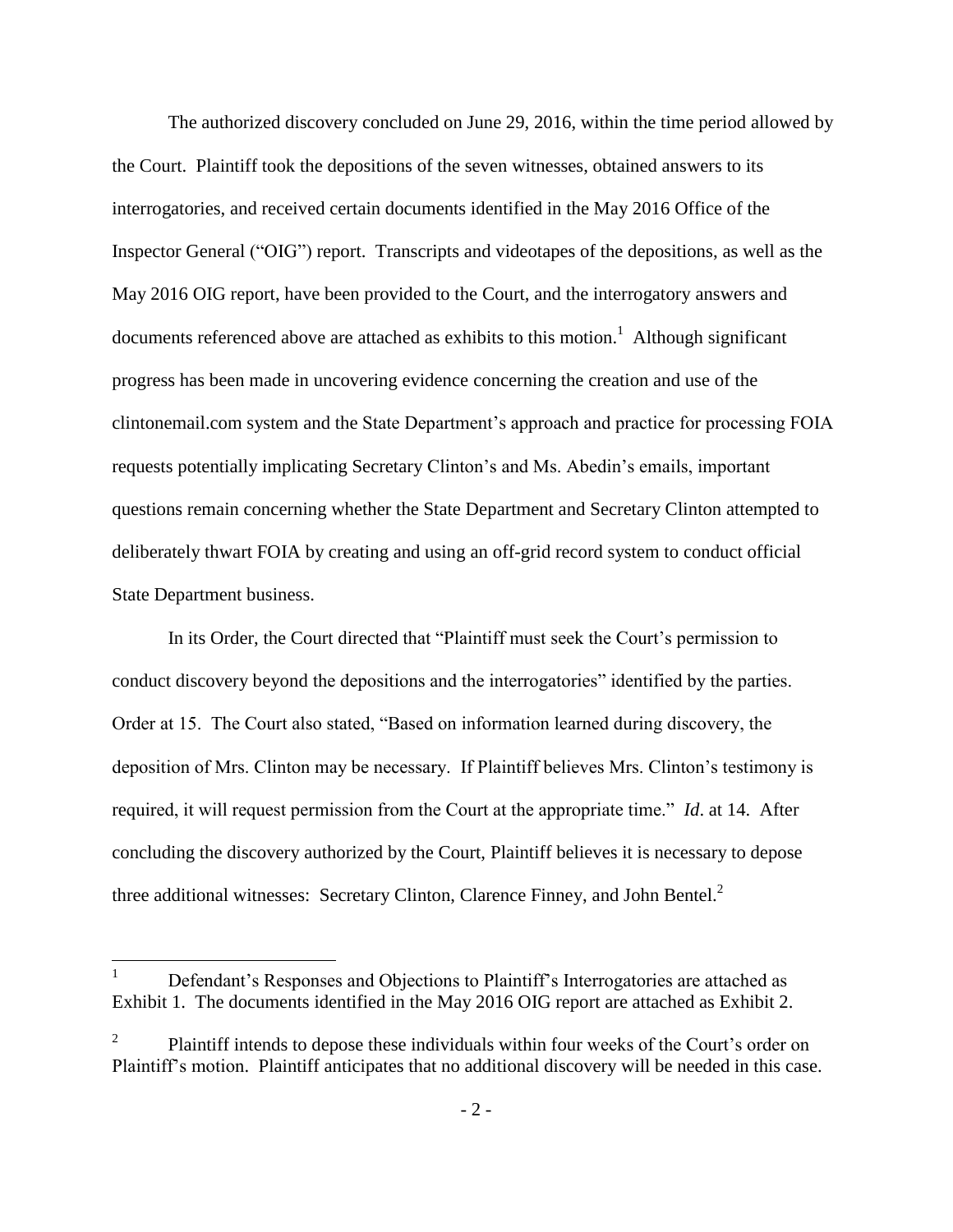#### **I. Hillary Clinton.**

Plaintiff still does not have definitive answers as to why Secretary Clinton created the clintonemail.com system, why she continued to use the system even though it malfunctioned at times and interfered with her and other State Department officials' ability to perform their official duties, what Secretary Clinton understood were her federal recordkeeping and FOIA obligations with respect to her official emails, the inventorying of Secretary Clinton's records at the conclusion of her tenure in office, and what exactly was Mr. Pagliano's role in creating and operating the clintonemail.com system. Secretary Clinton's necessary to try to definitively answer these and other questions.

*The purpose for the clintonemail.com system*. Plaintiff anticipated that Ms. Mills and Ms. Abedin might provide testimony about why Secretary Clinton created and used the clintonemail.com system to conduct official government business. However, neither Ms. Mills nor Ms. Abedin spoke with Secretary Clinton about the purpose for the clintonemail.com system. *See* Mills Deposition at 45:7 – 45:20; *see also* Abedin Deposition at 71:16 – 73:2. Both could only testify that they understood Secretary Clinton's use of the clintonemail.com system to conduct official government business was a continuation of her general practice of using a personal email account to conduct government business. *See* Mills Deposition at 45:7 – 45:20; *see also* Abedin Deposition at 71:16 – 73:2. They only understood this to be the case because they started receiving emails from Secretary Clinton from the clintonemail.com email address in the normal course of business. *See* Mills Deposition at 45:7 – 45:20; *see also* Abedin Deposition at 71:16 – 73:2. Therefore, neither witness could provide evidence about why Mrs. Clinton continued this practice as Secretary of State. *Id*. This is especially significant because, as a U.S.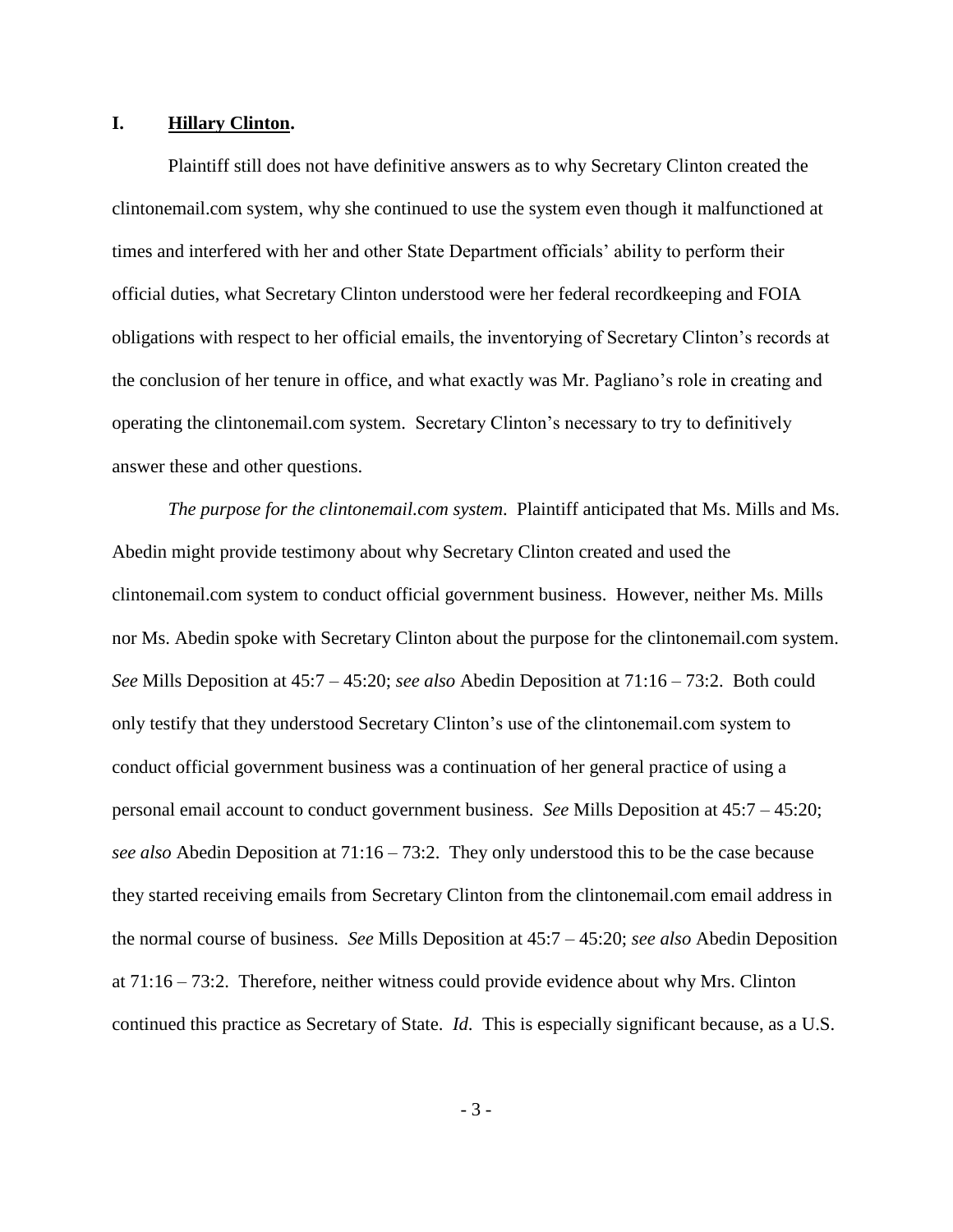senator, Mrs. Clinton's emails were not subject to federal recordkeeping statutes or FOIA. As Secretary of State, however, Mrs. Clinton's emails conducting official government business were subject to federal recording keeping statutes and FOIA.<sup>3</sup> Moreover, although Secretary Clinton made extensive use of her unofficial email account to conduct official, State Department business, Ambassador Lukens testified that he believed she used the account to communicate with friends and family only, and Ambassador Mull testified that he did not know whether Secretary Clinton was using the account for personal or official business and had no basis for knowing what she was using her BlackBerry for. Lukens Deposition at 82:19-22; Mull Deposition at 132:8 – 133:5. Both these witnesses were from the Executive Secretariat – the office charged with managing the secretary's records, and their testimony raises questions about what they and others were told about the purpose of the system. Accordingly, Secretary Clinton's testimony is necessary to determine the purpose for the creation and use of the clintonemail.com system and what the department was told about the purpose of the account.

*Secretary Clinton's continued use of the system even though, at times, it interfered with her job as secretary.* The clintonemail.com system appears to have suffered from multiple, repeated technical problems, weather related disruptions, and known incidents of hacking. *See*, *e.g.*, Mull Deposition at Exhibits 5 and 6; Exhibit 2 at documents B, D, and E. On one occasion, a technical problem with the system caused Secretary Clinton missed a telephone call with a foreign minister because an email from the clintonemail.com system never made its way to the appropriate State Department employees. *See* Abedin Deposition at 184:21 – 185:4. Both

 $\overline{a}$ 

<sup>3</sup> Importantly, Ms. Abedin testified that she knew that her emails on the clintonemail.com system relating to official government business were subject to FOIA. *See* Abedin Deposition at  $115:9 - 115:16.$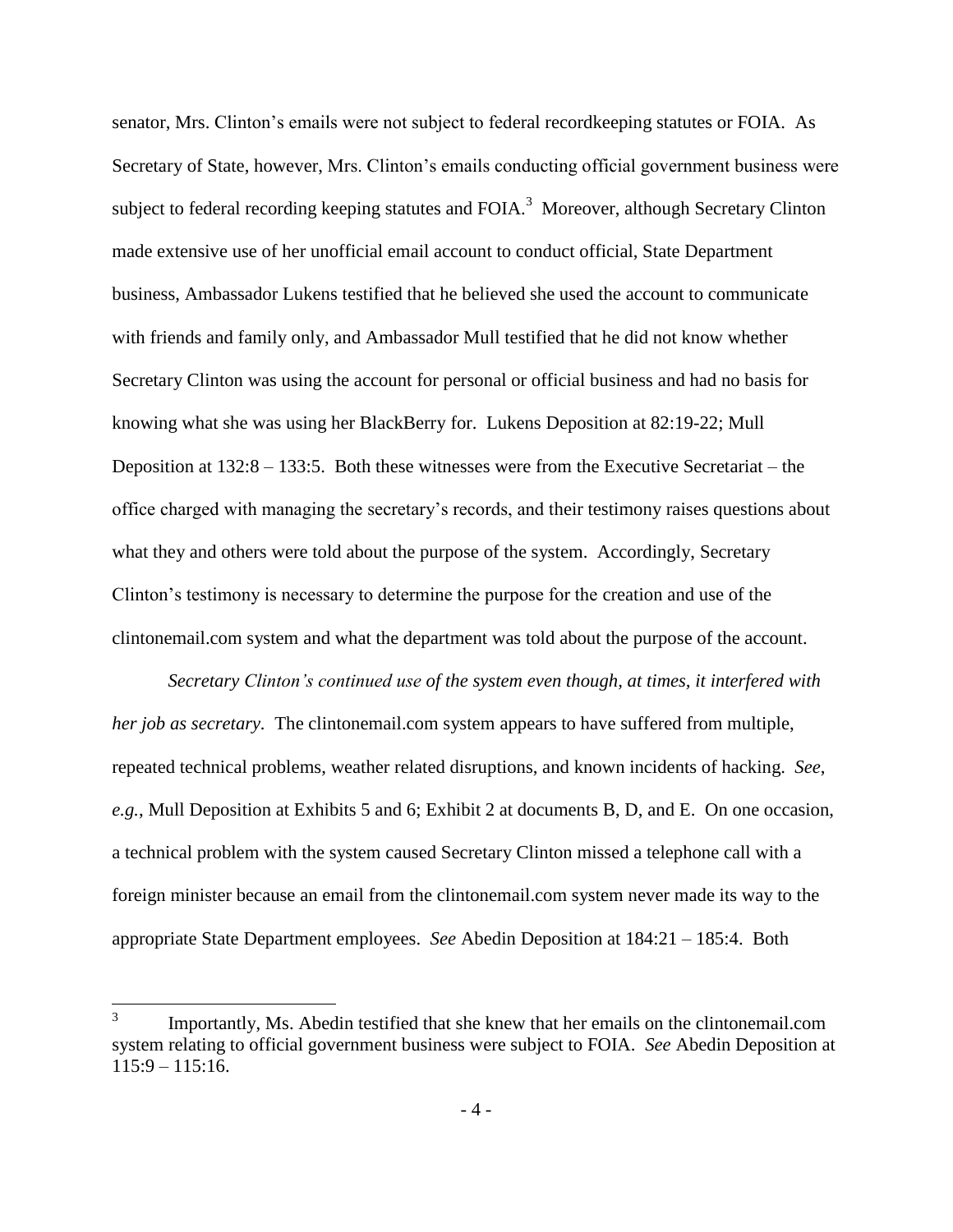Secretary Clinton and Ms. Abedin were frustrated by the failure. *Id.* at 185:15 – 186:1. During the incident, Mrs. Clinton commented to Ms. Abedin in an email, "This is not a good system." *See* Exhibit 2, document B. Ms. Abedin responded, "We should talk about putting you on state email or releasing your email address to the department so you are not going to spam." *Id*. Mrs. Clinton replied, "Let's get separate address on device but I don't want any risk of the personal being accessible." *See* Exhibit 2, document B.

Secretary Clinton continued to use her clintonemail.com system, however, and one month later the systems suffered from another set of technical issues that caused Ms. Abedin contacted the Office of Information Resource Management of the Executive Secretariat ("S/ES-IRM"). *See* Exhibit 2, document D. In response, S/ES-IRM worked with the State Department's general information technology department to resolve issues affecting the ability of emails transmitted through Secretary Clinton's email account to reach State Department officials and employees using their state.gov email accounts. *See id*. The following month, the system had to be shut down because of hacking, causing Ms. Abedin to email Ms. Mills and Jacob Sullivan, "Don't email [Secretary Clinton] anything sensitive. I can explain more in person." Exhibit 2 at document E. Secretary Clinton's testimony is necessary to determine why she continued using this flawed system to conduct official government business in light of these and other difficulties with the system.

*Mrs. Clinton's understanding of her federal recordkeeping and FOIA obligations*. Plaintiff believed that Executive Secretary Mull or other current State Department could testify as to whether Secretary Clinton understood her federal recordkeeping and FOIA obligations with respect to her emails conducting official government business. However, no witness was able to

- 5 -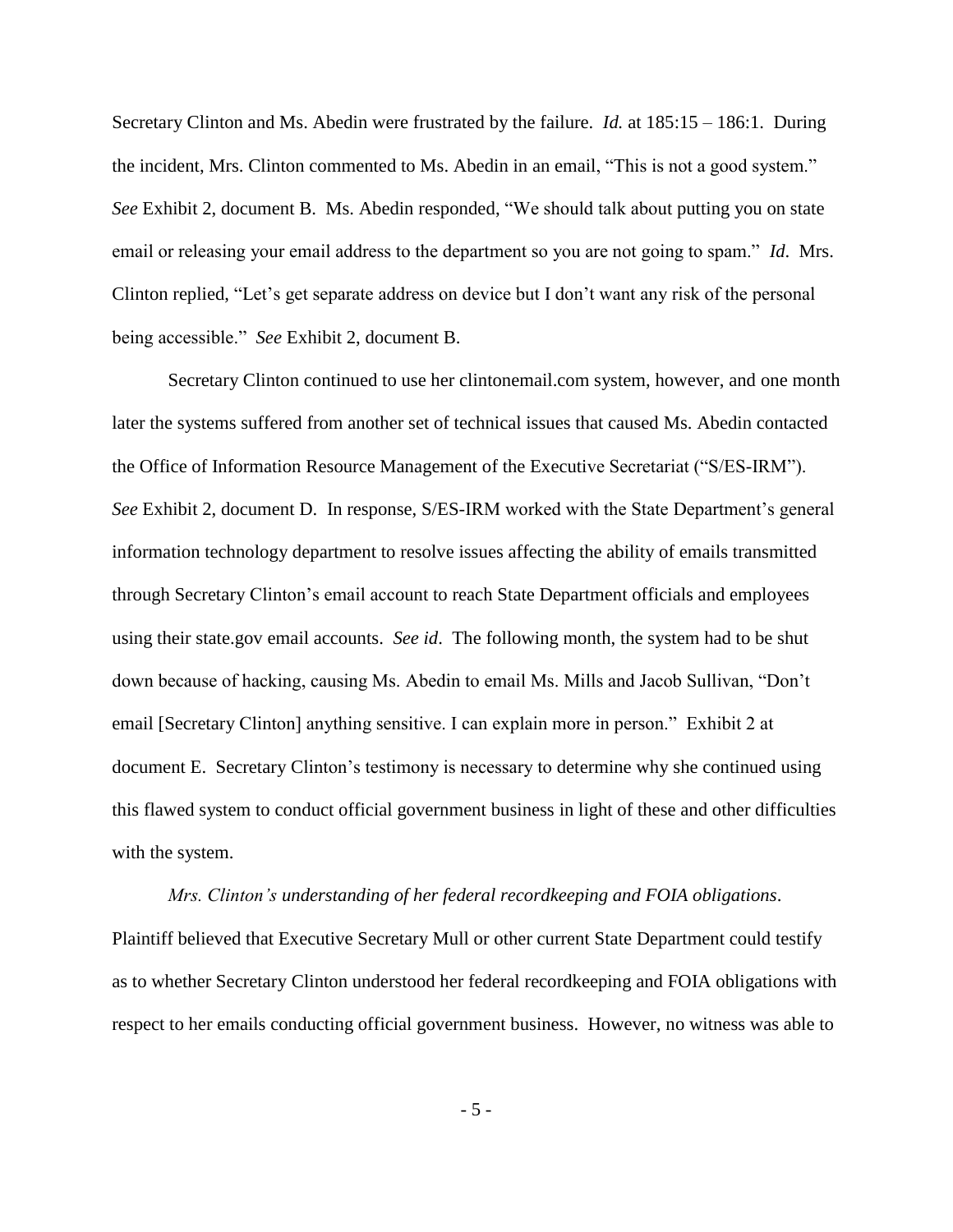testify as to whether Secretary Clinton was advised to use a state.gov email account to conduct official government business or whether the State Department authorized Secretary Clinton to use a non-state.gov email account to conduct official government business. *See e.g.,* Mull Deposition at  $86:7 - 86:19$  and Abedin Deposition at  $36:5 - 36:18$ ;  $78:5 - 78:11$ . Similarly, no witness was able to testify as to whether Secretary Clinton knew her FOIA obligations with respect to the emails she used to conduct official government business. *See e.g.,* Abedin Deposition at 115:17 – 116:3. Ms. Abedin also testified that, in order to get an answer to that question, Plaintiff "would have to ask Mrs. Clinton." *See id*. Ms. Abedin also testified that she did not know how Secretary Clinton managed her clintonemail.com inbox during her tenure as secretary or whether she deleted emails conducting official government business. *See* Abedin Deposition at 121:12 – 121:14. Whether Secretary Clinton understood her federal recordkeeping and FOIA obligations with respect to her emails and whether she preserved her emails are important questions in determining whether the secretary and the State Department deliberately thwarted FOIA. Mrs. Clinton's testimony is necessary for these additional reasons.

*Mrs. Clinton's inventorying of records upon completion of her tenure as secretary*. Prior to Ms. Abedin's testimony, Plaintiff was not aware of a meeting between Mr. Finney, Ms. Abedin and others from the Office of the Secretary about what records Secretary Clinton and her staff were allowed to take with them when they left the State Department with at the end of Secretary Clinton's tenure. *See* Abedin Deposition at 46:3 – 46:17; 135:18 – 141:22. For example, at the meeting, Mr. Finney informed the staff that they were required to return their blackberries and "that the only materials we were allowed to leave with the State Department were our personal photos that may have been taken on our State Department blackberries . . . and

- 6 -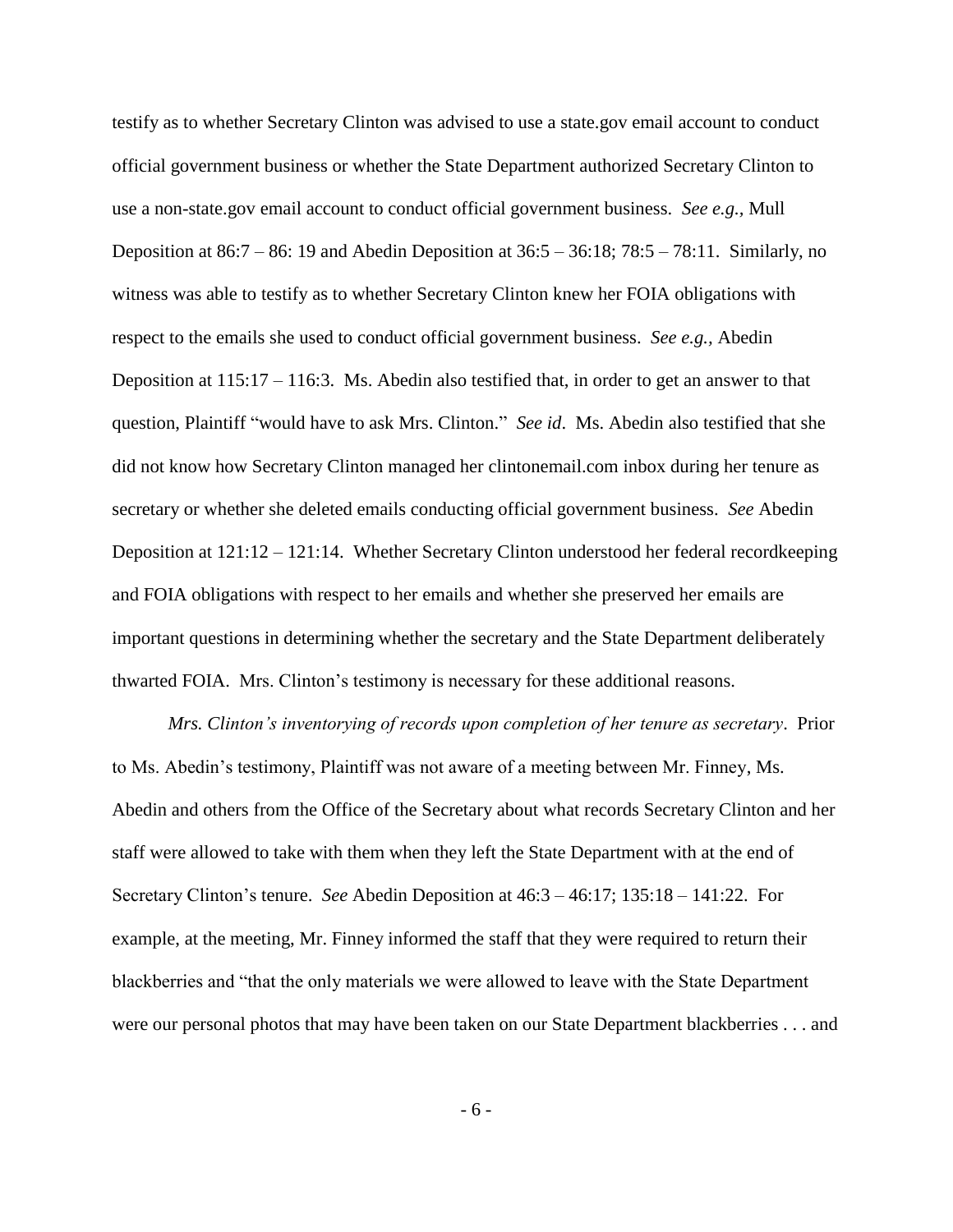our contacts." *See id.* at 137:11 – 137:17. Importantly, those in the meeting were the "the support staff managing the [] paper records that Secretary Clinton had [] accumulated over her time at the State Department [a]nd the staff was doing that on behalf of her paper records, as well." *See id.* at  $141:18 - 141:22$ . In addition, Ms. Abedin testified that she is not aware of any instructions provided by Secretary Clinton with respect to State Department emails on the clintonemail.com system. *See id.* at 143:11 – 143:15. Nor does Ms. Abedin remember if she or anyone else asked Secretary Clinton for any instructions with respect to State Department emails on the clintonemail.com system. *Id*. at 143:16 – 143:21. Secretary Clinton's testimony is therefore necessary to determine whether she knew her obligations of leaving State Department emails with the State Department upon her departure and what she was thinking when she left the State Department with at least 30,000 emails in which she conducted State Department business.

*Mr. Pagliano's role was in creating and operating the clintonemail.com system*. Plaintiff anticipated that the witnesses whose depositions had been authorized by the Court would provide information about the role Mr. Pagliano played in the creation and operation of the clintonemail.com system. That information is important because Mr. Pagliano worked as an information technology specialist for Mrs. Clinton's 2008 presidential campaign before being appointed to a noncareer technology position in the State Department's Bureau of Information Resources Management, and he appears to have provided information technology services for Secretary Clinton and/or former President Clinton in a private capacity while employed by the State Department. Abedin Deposition at 61:6 – 63:12; 70:3 – 12; Mills Deposition at 93:14 – 94:8; 160:10 – 161:4; Kennedy Deposition at 70:13 – 73:15. In addition, as a State Department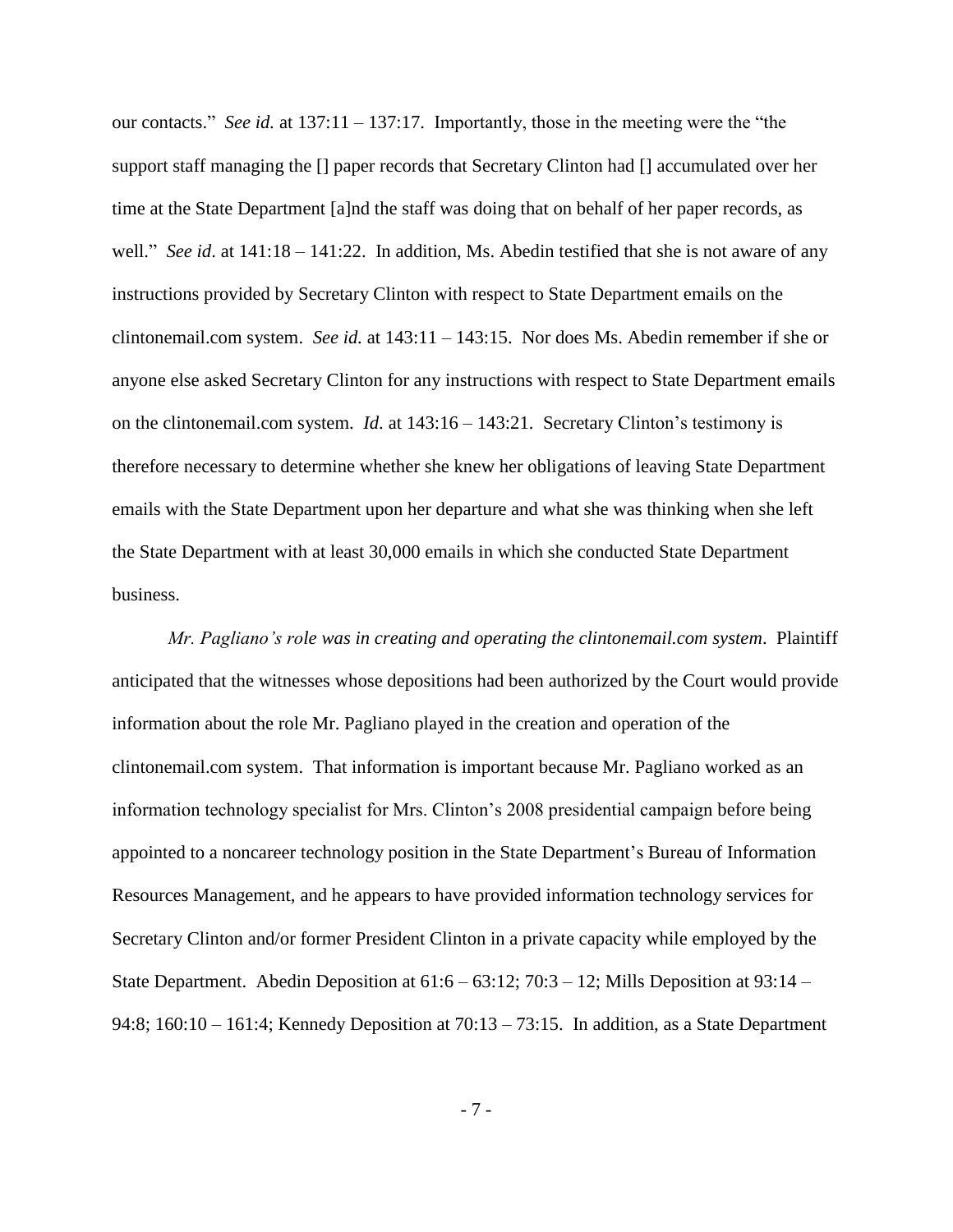employee Mr. Pagliano assisted the department in resolving issues affecting the ability of emails transmitted through Mrs. Clinton's email account to reach State Department officials and employees using their state.gov email accounts. *See* Exhibit 2, document D.

As the Court is aware, however, Mr. Pagliano declined to answer any questions concerning the creation and operation of the clintonemail.com system as well as any questions concerning his relationship with Secretary Clinton as it relates to the creation and operation of the system. *See generally* Pagliano Deposition. No other witness could provide meaningful testimony about how or why Mr. Pagliano was hired by the State Department or the work he may have performed on the clintonemail.com system, either for the State Department or for the secretary and/or President Clinton. As a result, Mrs. Clinton's testimony is necessary to develop a full understanding of Mr. Pagliano's role in creating and operating the clintonemail.com system.

\* \* \*

Plaintiff recognizes the significance of asking a presumptive nominee for president to sit for a deposition. Plaintiff therefore is concurrently providing a copy of this motion to Secretary Clinton's attorney. In addition, Plaintiff proposes that it depose Secretary Clinton at a time and place most convenient to her schedule and that the deposition not exceed three hours in length.

### **II. Clarence Finney.**

As Ms. Abedin testified, Secretary Clinton's use of the clintonemail.com system to conduct official government business "was not a secret" in the Office of the Executive Secretariat or with senior officials of the State Department. *See* Abedin Deposition at 52:9 – 52:10; 174:7 – 174:10; 220:19 – 220:21. However, the evidence suggests that the office

- 8 -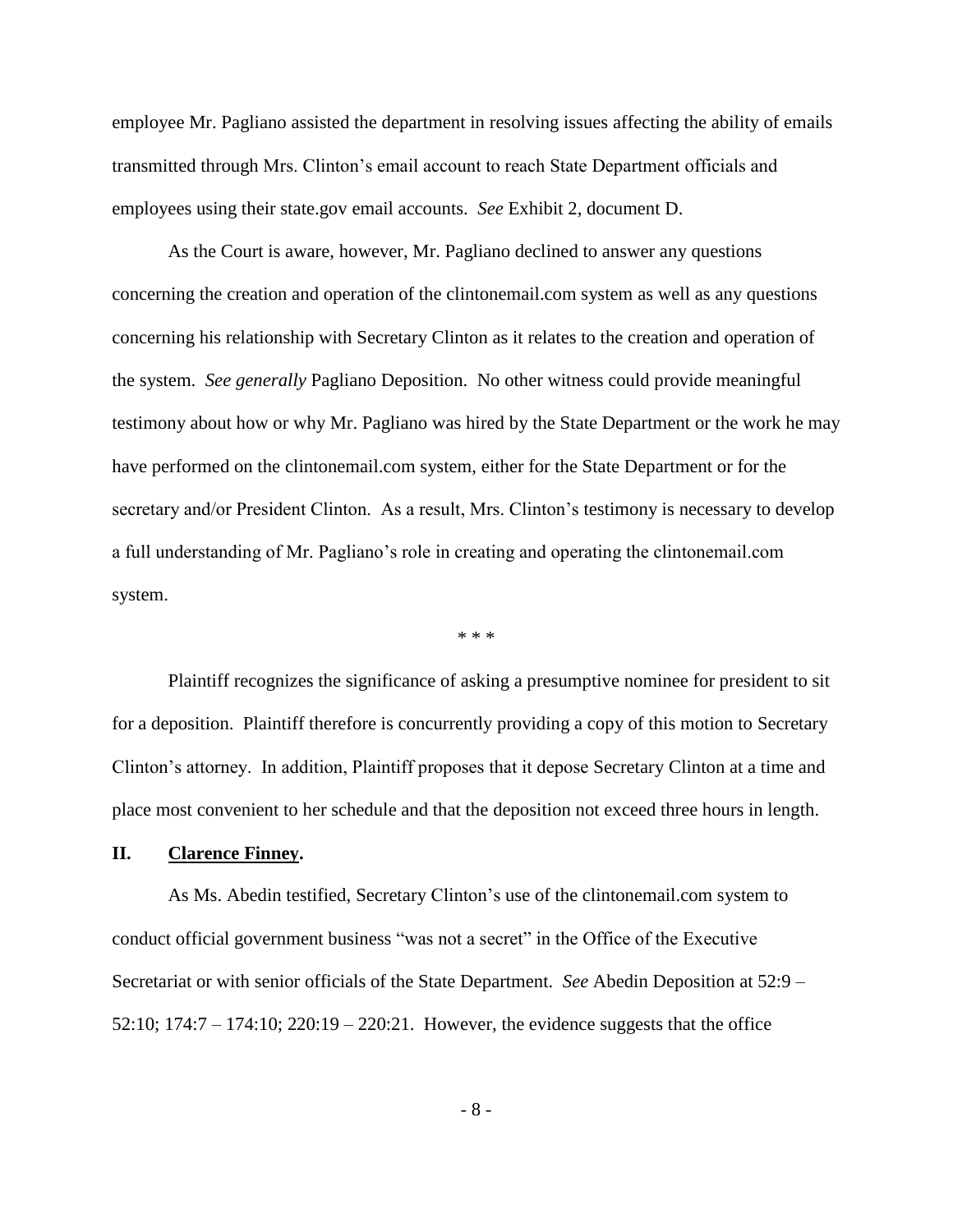responsible for managing Secretary Clinton's records was not aware of the clintonemail.com system even though inquiries were made about the secretary's use of a blackberry. Therefore, questions remain about how and why the office responsible for records management of Secretary Clinton's email did not know about her use of clintonemail.com system to conduct official government business.

The State Department identified Mr. Finney as the Director of Office of Correspondence and Records of the Executive Secretariat ("S/ES-CRM"), which had day-to-day responsibility for records management and research, including conducting and coordinating searches in response to FOIA requests, during Secretary Clinton's and Ms. Abedin's tenure.<sup>4</sup> See Exhibit 1 at 1-2. His responsibility included determining what searches were to be conducted within the Office of the Secretary in response to FOIA requests. *See* Lang Deposition at 35:19 – 36:7. In addition, State Department identified Mr. Finney as the head of the office responsible for inventorying or other accounting of Secretary Clinton's and Ms. Abedin's emails. *See* Exhibit 1 at 3-4. Mr. Finney therefore has personal knowledge about how Secretary Clinton's records were managed and how FOIA requests for Secretary Clinton's records were processed while she was secretary.<sup>5</sup>

In addition, most of the testimony provided by Karin Lang, the State Department's 30(b)(6) designee, came from Mr. Finney. Not only did Ms. Lang testify that she spoke with Mr.

 $\overline{4}$ When asked whether the Office of the Executive Secretariat had its own FOIA guidance or operating procedures, Ambassador Mull testified that he could not recall any specific document but that "Mr. Finney was aware of his responsibilities, based on his assurances." See Mull Deposition at 39:7 – 39:15.

<sup>5</sup> When asked about whether Secretary Clinton communicated "with the folks responsible for records in the Executive Secretariat[,]" Ms. Mills testified, "She engaged with them every day. Part of her day-to-day engagement would be with her special assistants, with the Executive Secretary himself or herself, whoever was the Exec[utive] Secretary. She was in routine communication and contact with them." See Mills Deposition at 262:7 – 262:1.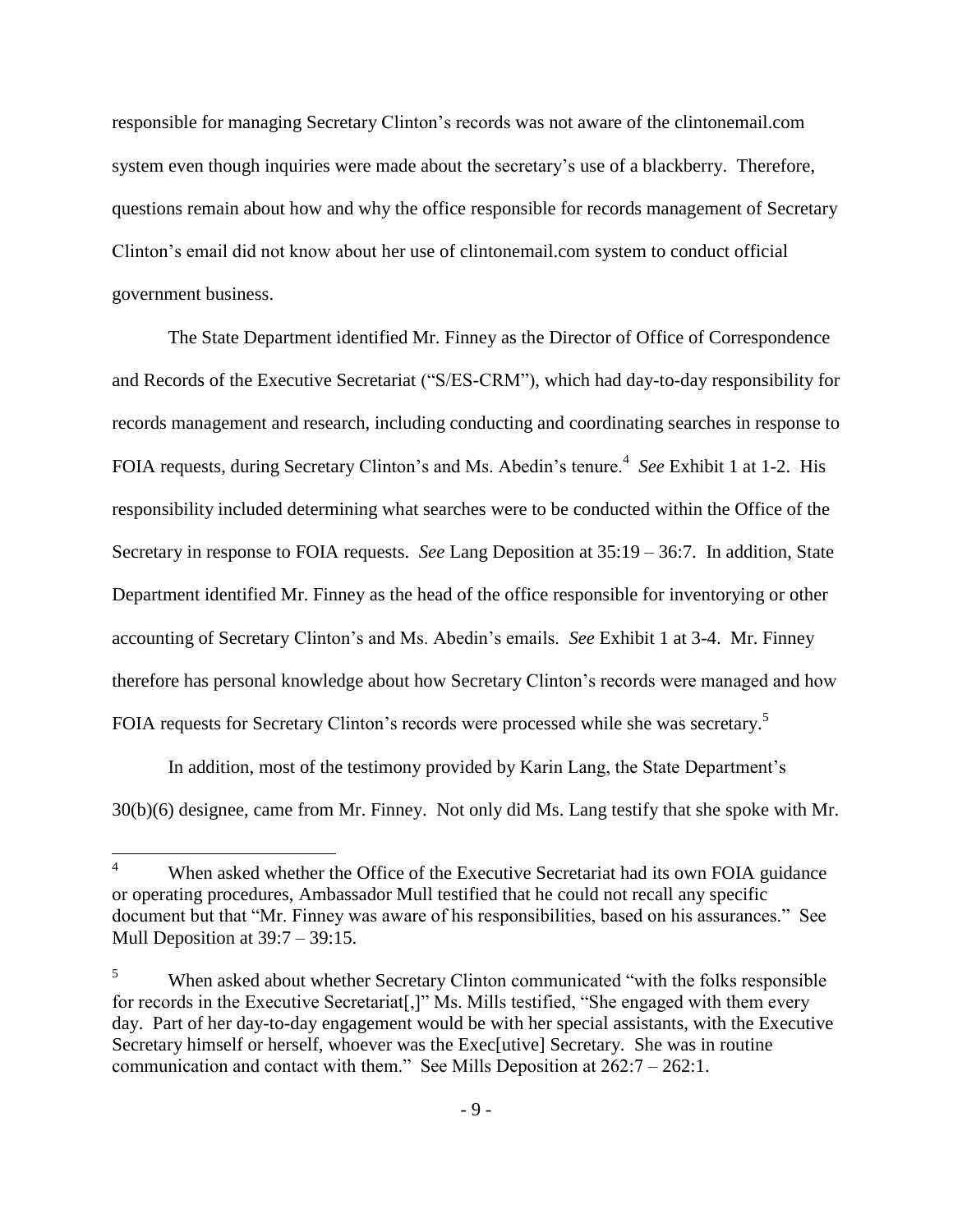Finney for no more than three hours over the course of approximately three or four times in preparation for her testimony (*see* Lang Deposition at 66:9 – 66:18), she also testified that she called Mr. Finney during one of the breaks in her testimony to find answers to questions that arose during her deposition. *See id*. at 186:5 – 187:3. Although Plaintiff had the opportunity to learn some of what Mr. Finney knew or did not know about the clintonemail.com system, it was through the filter of Ms. Lang and limited to the scope of the  $30(b)(6)$  deposition. This hindered Plaintiff's ability to gather all of the relevant information. For example, Ms. Lang testified that after Mr. Finney saw a photograph of Secretary Clinton using a blackberry he checked with S/ES-IRM to see if the secretary was using a state.gov email account. *See id.* at 64:6 – 65:7. When asked about specifics of Mr. Finney's conversation with S/ES-IRM, the State Department objected to the question as being outside the scope of the notice  $30(b)(6)$  topic and instructed the witness not to answer. *See id.* In addition, Ms. Lang testified that she did not know if Mr. Finney had any additional conversations with S/ES-IRM about Secretary Clinton's use/non-use of a state.gov email account. *See id*.

Moreover, Ms. Abedin testified that she and others from the Office of the Secretary met with Mr. Finney to discuss what records Secretary Clinton and her staff could bring to the State Department at the beginning of the secretary's tenure as well as what records they could take with them at the end of her tenure. Abedin Declaration at  $46:3 - 46:17$ ;  $135:18 - 141:22$ . Ms. Abedin also testified that she does not know whether Mr. Finney was aware that Ms. Abedin used her clintonemail.com email account to conduct official government business or that Secretary Clinton used her clintonemail.com email account to conduct official government business. *See id.* at 44:17 – 45:22; 46:18 – 46:21.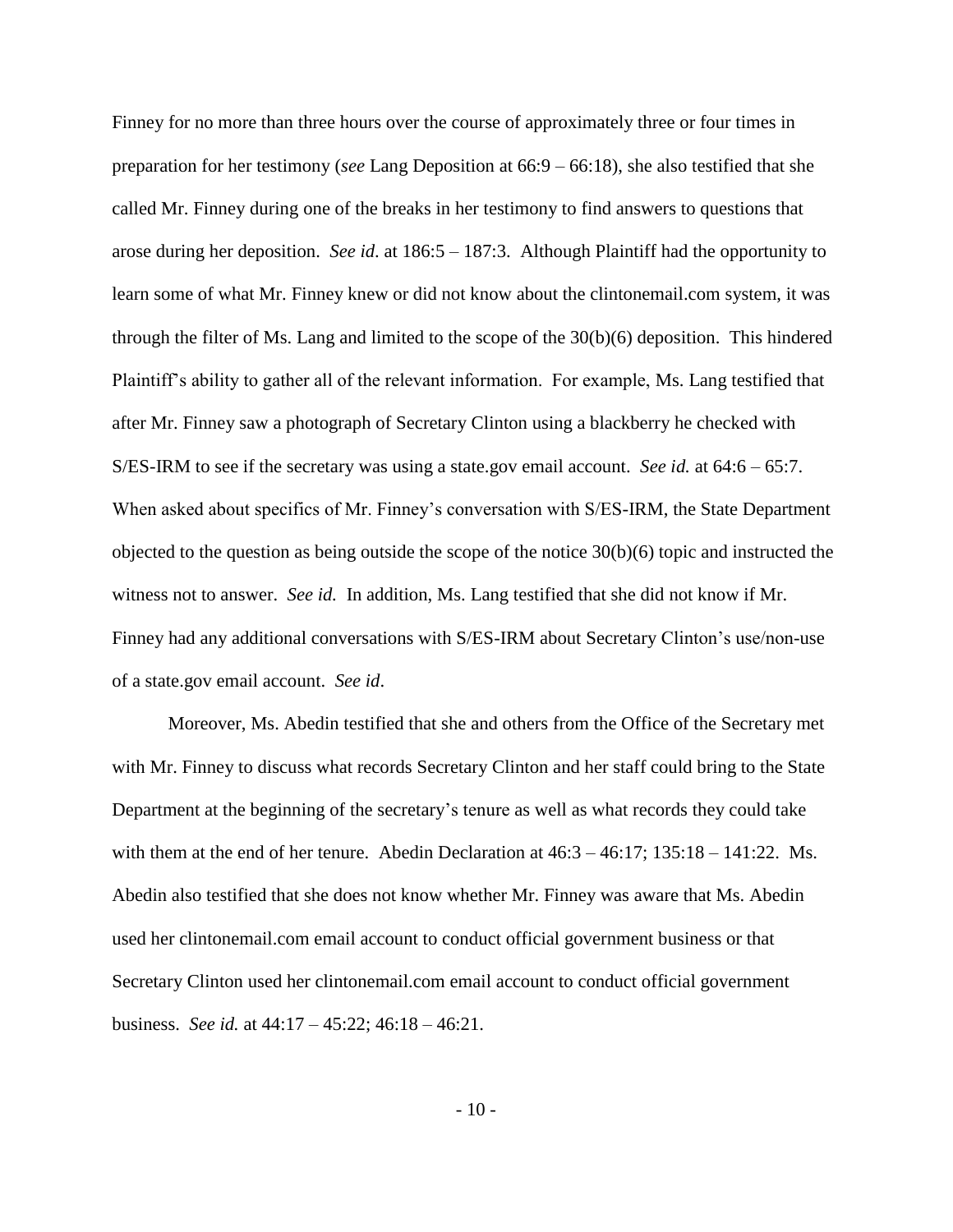Simply put, only Mr. Finney can provide testimony as to why he did not know about Secretary Clinton's use of clintonemail.com system to conduct official government business.

### **III. John Bentel.**

Contrary to Mr. Bentel's public claims – which were the reason why Plaintiff did not initially seek to depose him – the evidence strongly suggests that Mr. Bentel has specific knowledge about Secretary Clinton's use of the clintonemail.com system to conduct official government business. It also suggests that Mr. Bentel or his staff failed to inform Mr. Finney and others within S/ES-CRM – the office responsible for maintaining the secretary's records and overseeing searches of those records in response to FOIA request – that that Secretary Clinton was conducting official government business on an unofficial email system. The evidence also suggests, as noted above, that when asked by his staff about Secretary Clinton's use of a nonstate.gov email account to conduct government business, Mr. Bentel instructed them not to discuss the issue. As a result, obtaining Mr. Bentel's testimony is essential to determine what he knew, when he knew it, and why he did not share the information with the appropriate State Department employees responsible for responding to FOIA requests.

Specifically, during Secretary Clinton's tenure at the State Department, Mr. Bentel was director of S/ES-IRM, the office responsible for information technology for the Office of the Secretary. In that capacity, he oversaw employees that helped facilitate Secretary Clinton's use of the clintonemail.com system. For example, as noted above, employees within S/ES-IRM worked with the State Department's general information technology department to resolve issues affecting the ability of emails transmitted through Secretary Clinton's email account to reach State Department officials and employees using their state.gov email accounts. *See* Exhibit 2,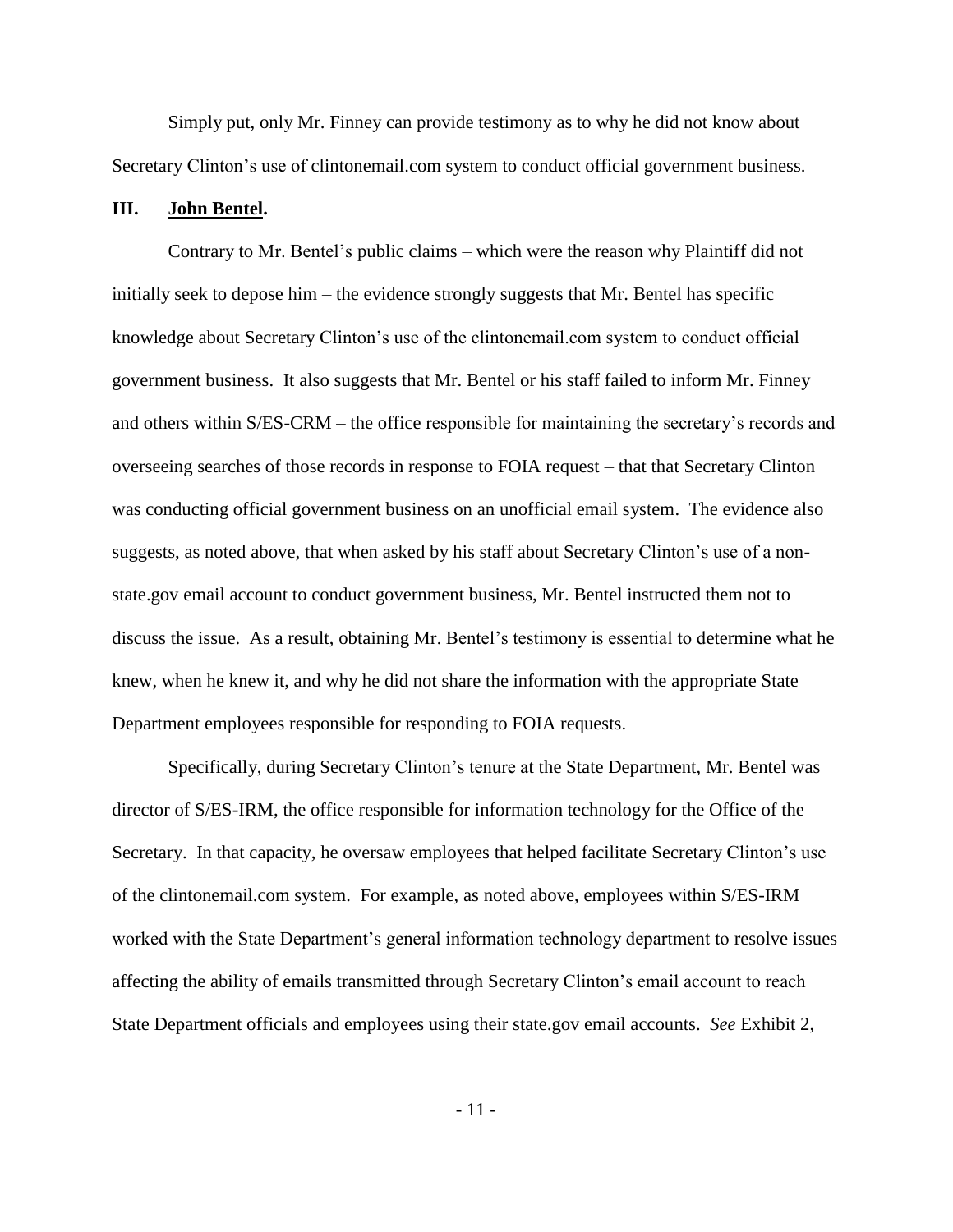document D. Mr. Bentel had been made aware of the clintonemail.com server as early as March

2009, when a review of communications systems at Secretary Clinton's residence was

undertaken and the server was identified as an "Unclassified Partner System." *See* Exhibit 2,

document A.

In addition, the May 2016 OIG report found Mr. Bentel told employees in his office that

Secretary Clinton's unofficial email system had been approved by the department and instructed

the employees not to discuss the issue:

"Two staff in S/ES-IRM reported to OIG that, in late 2010, they each discussed their concerns about Secretary Clinton's use of a personal email account in separate meetings with the then-Director of S/ES-IRM. In one meeting, one staff member raised concerns that information sent and received on Secretary Clinton's account could contain Federal records that needed to be preserved in order to satisfy Federal recordkeeping requirements. According to the staff member, the Director stated that the Secretary's personal system had been reviewed and approved by Department legal staff and that the matter was not to be discussed any further. . . . According to the other S/ES-IRM staff member who raised concerns about the server, the Director stated that the mission of S/ES-IRM is to support the Secretary and instructed the staff never to speak of the Secretary's personal email system again."

*See* OIG Report at 40.

Mr. Bentel also reminded Secretary Clinton's staff about FOIA requirements. In August 30, 2011, Monica Hanley, an assistant to Secretary Clinton, emailed Mr. Bentel and asked him what Secretary Clinton's email address would be on a [State Department blackberry]." In response, Mr. Bentel stated, in part, "You should be aware that any email would go through the Department's infrastructure and [be] subject to FOIA searches." *See* Exhibit 2, document C. Mr. Bentel's reminder was forwarded to Ms. Abedin.

Finally, when Ms. Lang, the State Department's 30(b)(6) designee, reached out to Mr.

Bentel to prepare for the 30(b)(6) deposition, Mr. Bentel, through counsel, declined to speak with